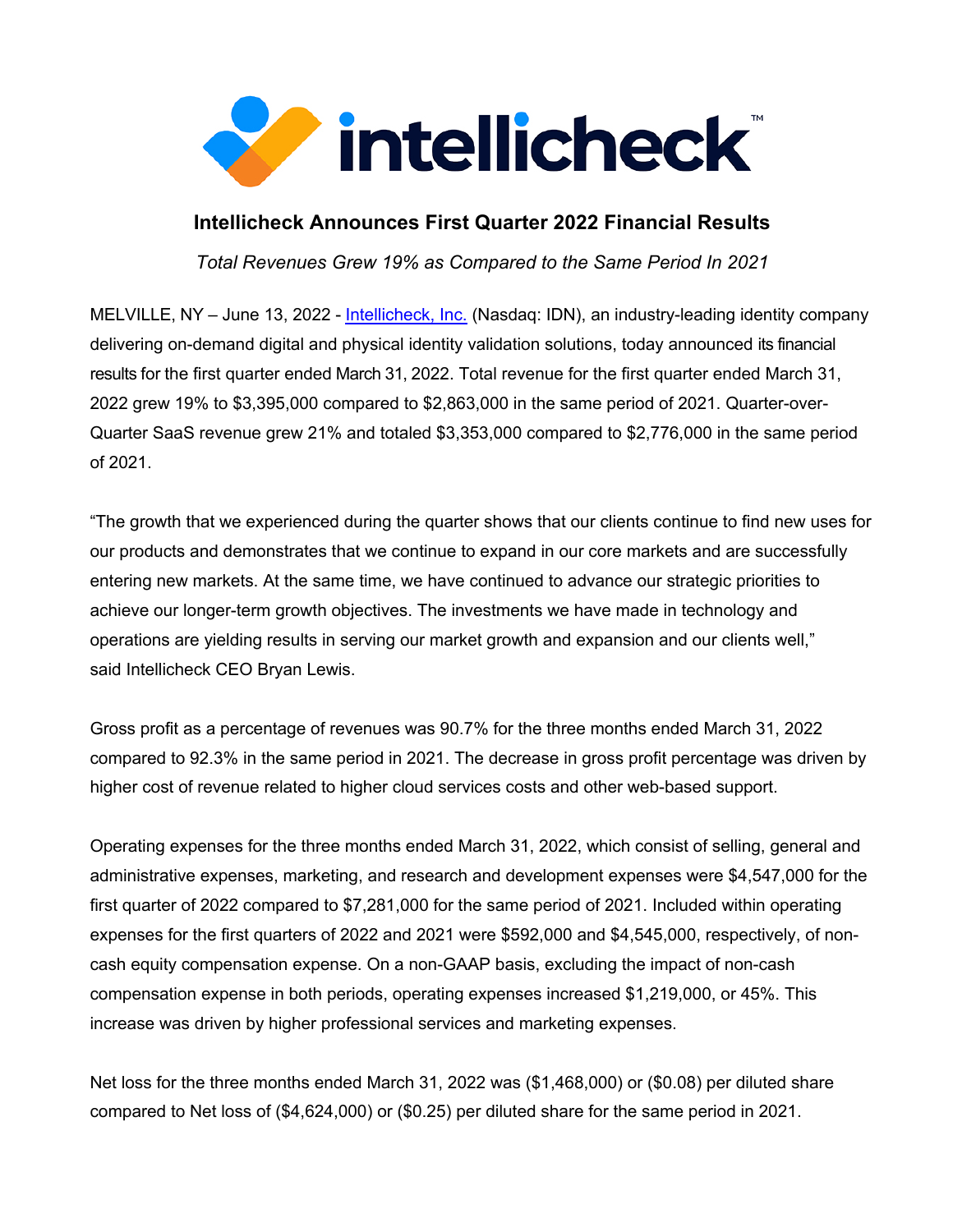Adjusted EBITDA (earnings before gains on debt forgiveness, other income, income taxes, depreciation, amortization, equity compensation expense, as well as liability classified awards) was (\$806,000) for the first quarter of 2022 as compared to (\$51,000) for the same period of 2021. A reconciliation of adjusted EBITDA to net loss is provided in this release.

As of March 31, 2022, Cash totaled \$11.1 million, and stockholders' equity totaled \$18.9 million.

The financial results reported today do not consider any adjustments that may be required in connection with the completion of the Company's review process and should be considered preliminary until Intellicheck files its Form 10-Q for the three months ended March 31, 2022.

### **Conference Call Information**

The Company will hold an earnings conference call on June 13th at 4:30 p.m. ET/1:30 p.m. PT to discuss operating results. To listen to the earnings conference call, please dial 877-407-8037. For callers outside the U.S., please dial 201-689-8037.

A replay of the conference call will be available shortly after completion of the live event. To listen to the replay, please dial 877-660-6853 and use conference identification number 13730249. For callers outside the U.S., please dial 201-612-7415 and use conference identification number 13730249. The replay will be available beginning approximately two hours after the completion of the live event and will remain available until June 20, 2022.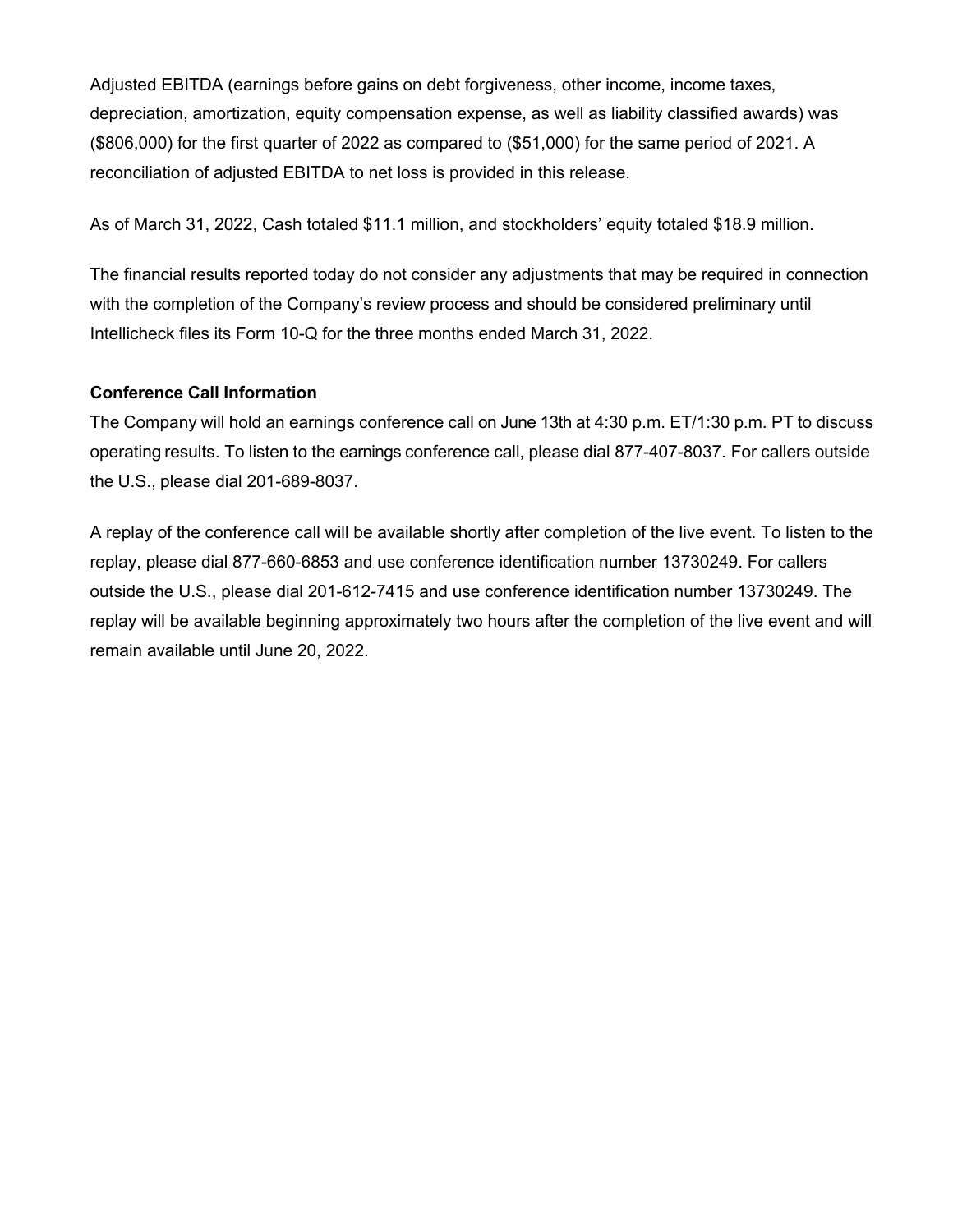### **BALANCE SHEETS**

# (In thousands except share amounts)

### ASSETS

|                                                                                                                                                                                                                                           | March 31,<br>2022                                    | December 31,<br>2021                                 |
|-------------------------------------------------------------------------------------------------------------------------------------------------------------------------------------------------------------------------------------------|------------------------------------------------------|------------------------------------------------------|
|                                                                                                                                                                                                                                           | (Unaudited)                                          |                                                      |
| <b>CURRENT ASSETS:</b><br>Cash                                                                                                                                                                                                            | \$<br>11,123                                         | \$<br>13,651                                         |
| Accounts receivable, net of allowance of zero and \$3 at<br>March 31, 2022 and December 31, 2021, respectively<br>Other current assets                                                                                                    | 2,348<br>692                                         | 2,192<br>643                                         |
| Total current assets                                                                                                                                                                                                                      | 14,163                                               | 16,486                                               |
| PROPERTY AND EQUIPMENT, net<br><b>GOODWILL</b><br><b>INTANGIBLE ASSETS, net</b>                                                                                                                                                           | 826<br>8,102<br>351                                  | 737<br>8,102<br>378                                  |
| <b>OTHER ASSETS</b><br><b>Total</b> assets                                                                                                                                                                                                | \$<br>8<br>23,450                                    | \$<br>$\,8\,$<br>25,711                              |
| LIABILITIES AND STOCKHOLDERS' EQUITY                                                                                                                                                                                                      |                                                      |                                                      |
| <b>CURRENT LIABILITIES:</b>                                                                                                                                                                                                               |                                                      |                                                      |
| Accounts payable<br>Accrued expenses<br>Equity awards liability<br>Liability for shares withheld<br>Deferred revenue, current portion<br>Total current liabilities                                                                        | \$<br>321<br>1,768<br>141<br>1,244<br>1,032<br>4,506 | \$<br>368<br>2,870<br>378<br>1,244<br>1,266<br>6,126 |
| <b>OTHER LIABILITIES:</b><br>Deferred revenue, long-term portion<br><b>Total liabilities</b>                                                                                                                                              | 4,512                                                | 8<br>6,134                                           |
| <b>COMMITMENTS AND CONTINGENCIES (Note 10)</b>                                                                                                                                                                                            |                                                      |                                                      |
| STOCKHOLDERS' EQUITY:<br>Common stock - \$.001 par value; 40,000,000 shares authorized;<br>18,674,980 and 18,660,369 shares issued and outstanding at<br>March 31, 2022 and December 31, 2021, respectively<br>Additional paid-in capital | 19<br>147,284                                        | 19<br>146,455                                        |
| Accumulated deficit<br>Total stockholders' equity                                                                                                                                                                                         | (128, 365)<br>18,938                                 | (126, 897)<br>19,577                                 |
| Total liabilities and stockholders' equity                                                                                                                                                                                                | \$<br>23,450                                         | \$<br>25,711                                         |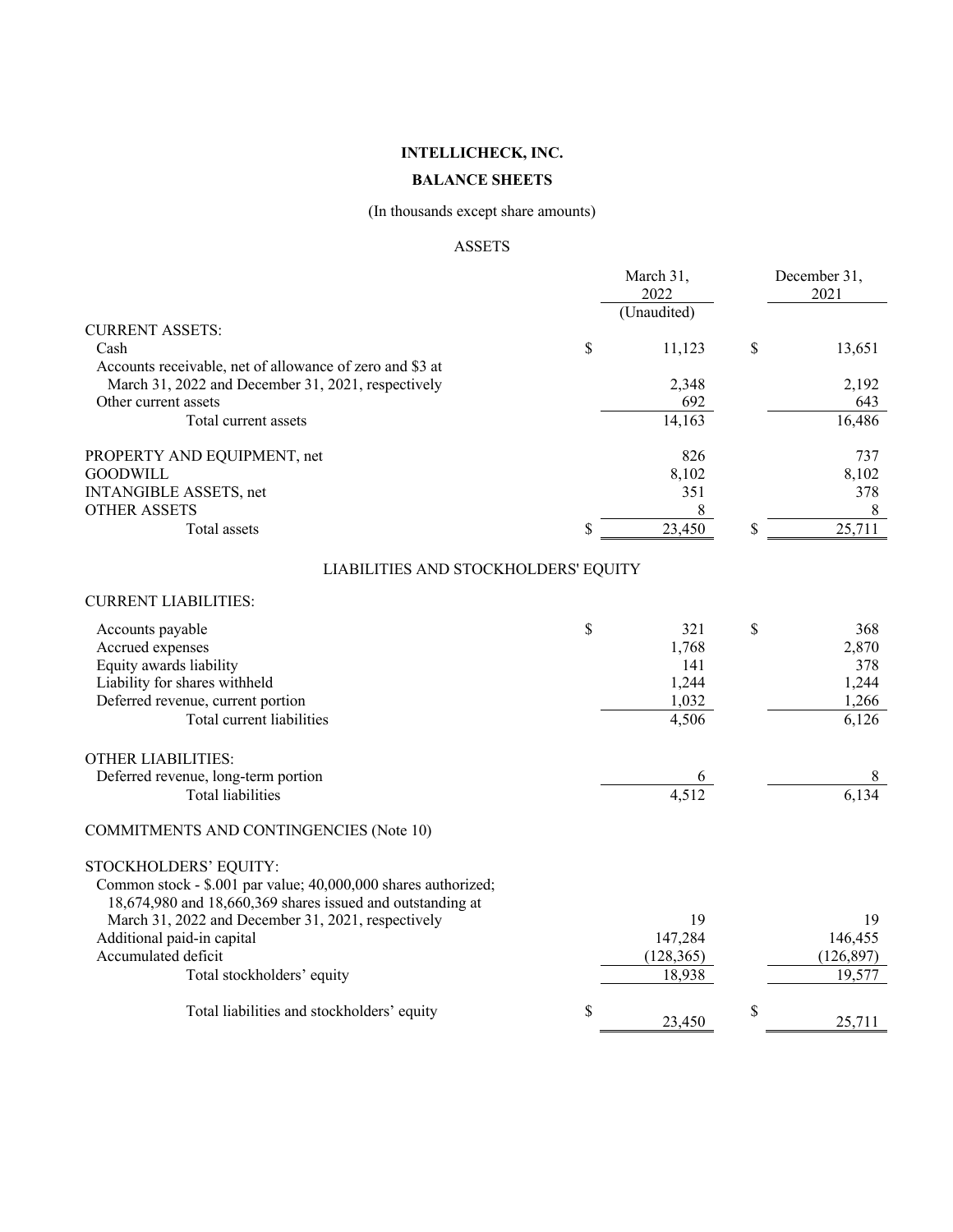# **STATEMENTS OF OPERATIONS**

# (In thousands except shares and per share amounts)

(Unaudited)

|                                                                         | Three months ended March 31, |            |    |                 |  |  |  |
|-------------------------------------------------------------------------|------------------------------|------------|----|-----------------|--|--|--|
|                                                                         |                              | 2022       |    | 2021            |  |  |  |
| <b>REVENUES</b>                                                         | \$                           | 3,395      | \$ | 2,863           |  |  |  |
| <b>COST OF REVENUES</b>                                                 |                              | (316)      |    | (221)           |  |  |  |
| Gross profit                                                            |                              | 3,079      |    | 2,642           |  |  |  |
| OPERATING EXPENSES                                                      |                              |            |    |                 |  |  |  |
| Selling, general and administrative                                     |                              | 2,943      |    | 5,945           |  |  |  |
| Research and development                                                |                              | 1,604      |    | 1,336           |  |  |  |
| Total operating expenses                                                |                              | 4,547      |    | 7,281           |  |  |  |
| Loss from operations                                                    |                              | (1, 468)   |    | (4,639)         |  |  |  |
| <b>OTHER INCOME</b>                                                     |                              |            |    |                 |  |  |  |
| Gain on forgiveness of unsecured promissory note                        |                              |            |    | 10              |  |  |  |
| Other income                                                            |                              |            |    | 5               |  |  |  |
| Total other income                                                      |                              |            |    | $\overline{15}$ |  |  |  |
| Net loss                                                                | \$                           | (1, 468)   | \$ | (4,624)         |  |  |  |
| PER SHARE INFORMATION                                                   |                              |            |    |                 |  |  |  |
| Loss per common share -                                                 |                              |            |    |                 |  |  |  |
| <b>Basic</b>                                                            | \$                           | (0.08)     | \$ | (0.25)          |  |  |  |
| Diluted                                                                 | \$                           | (0.08)     | \$ | (0.25)          |  |  |  |
| Weighted average common shares used<br>in computing per share amounts - |                              |            |    |                 |  |  |  |
| <b>Basic</b>                                                            |                              | 18,674,493 |    | 18,480,013      |  |  |  |
| Diluted                                                                 |                              | 18,674,493 |    | 18,480,013      |  |  |  |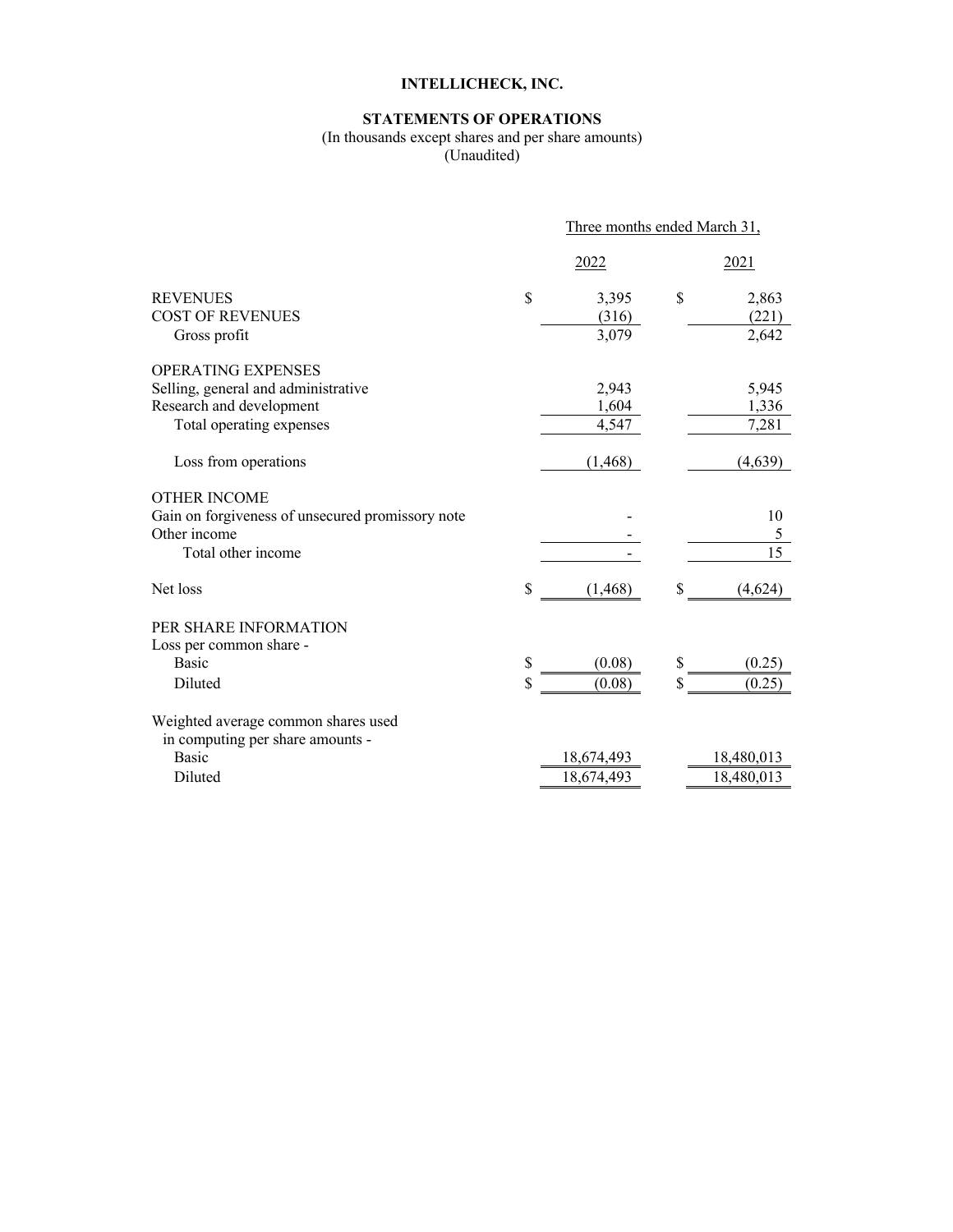# **STATEMENTS OF STOCKHOLDERS' EQUITY**

(In thousands except number of shares)

(Unaudited)

|                                                             |               |                        | Three months ended March 31, 2022 |                                                            |         |    |            |    |          |  |                                  |
|-------------------------------------------------------------|---------------|------------------------|-----------------------------------|------------------------------------------------------------|---------|----|------------|----|----------|--|----------------------------------|
|                                                             | <b>Shares</b> | Common Stock<br>Amount |                                   | Additional<br>Paid-in<br>Accumulated<br>Deficit<br>Capital |         |    |            |    |          |  | Total<br>Stockholders'<br>Equity |
| BALANCE, December 31,<br>2021                               | 18,660,369    | \$                     | 19                                | \$                                                         | 146,455 | \$ | (126, 897) | \$ | 19,577   |  |                                  |
| Equity compensation                                         |               |                        |                                   |                                                            | 592     |    |            |    | 829      |  |                                  |
| Issuance of shares for<br>vested restricted stock<br>grants | 14,611        |                        | $\overline{\phantom{0}}$          |                                                            |         |    |            |    |          |  |                                  |
| Net loss                                                    |               |                        |                                   |                                                            |         |    | (1, 468)   |    | (1, 468) |  |                                  |
| BALANCE, March 31,<br>2022                                  | 18,674,980    | \$                     | 19                                | J.                                                         | 147,284 |    | (128, 365) | \$ | 18,938   |  |                                  |

Three months ended March 31, 2021

|                                                                                                       | Common Stock<br><b>Shares</b> | Amount                   | Additional<br>Paid-in<br>Capital | Accumulated<br>Deficit | Total<br>Stockholders'<br>Equity |
|-------------------------------------------------------------------------------------------------------|-------------------------------|--------------------------|----------------------------------|------------------------|----------------------------------|
| BALANCE, December 31,<br>2020                                                                         | 18,410,458                    | \$<br>18                 | \$<br>141,612                    | \$<br>(119, 419)       | \$<br>22,211                     |
| Equity compensation<br>Exercise of stock options,<br>net of cashless exercise<br>of 58,122 shares and |                               |                          | 981                              |                        | 981                              |
| 92,634 shares withheld<br>Issuance of shares for<br>vested restricted stock                           | 181,545                       |                          | 1,708                            |                        | 1,709                            |
| grants<br>Net loss                                                                                    | 1,754                         | $\overline{\phantom{a}}$ |                                  | (4,624)                | (4,624)                          |
| BALANCE, March 31,<br>2021                                                                            | 18,593,757                    | \$<br>19                 | \$<br>144.301                    | \$<br>(124, 043)       | \$<br>20,277                     |

.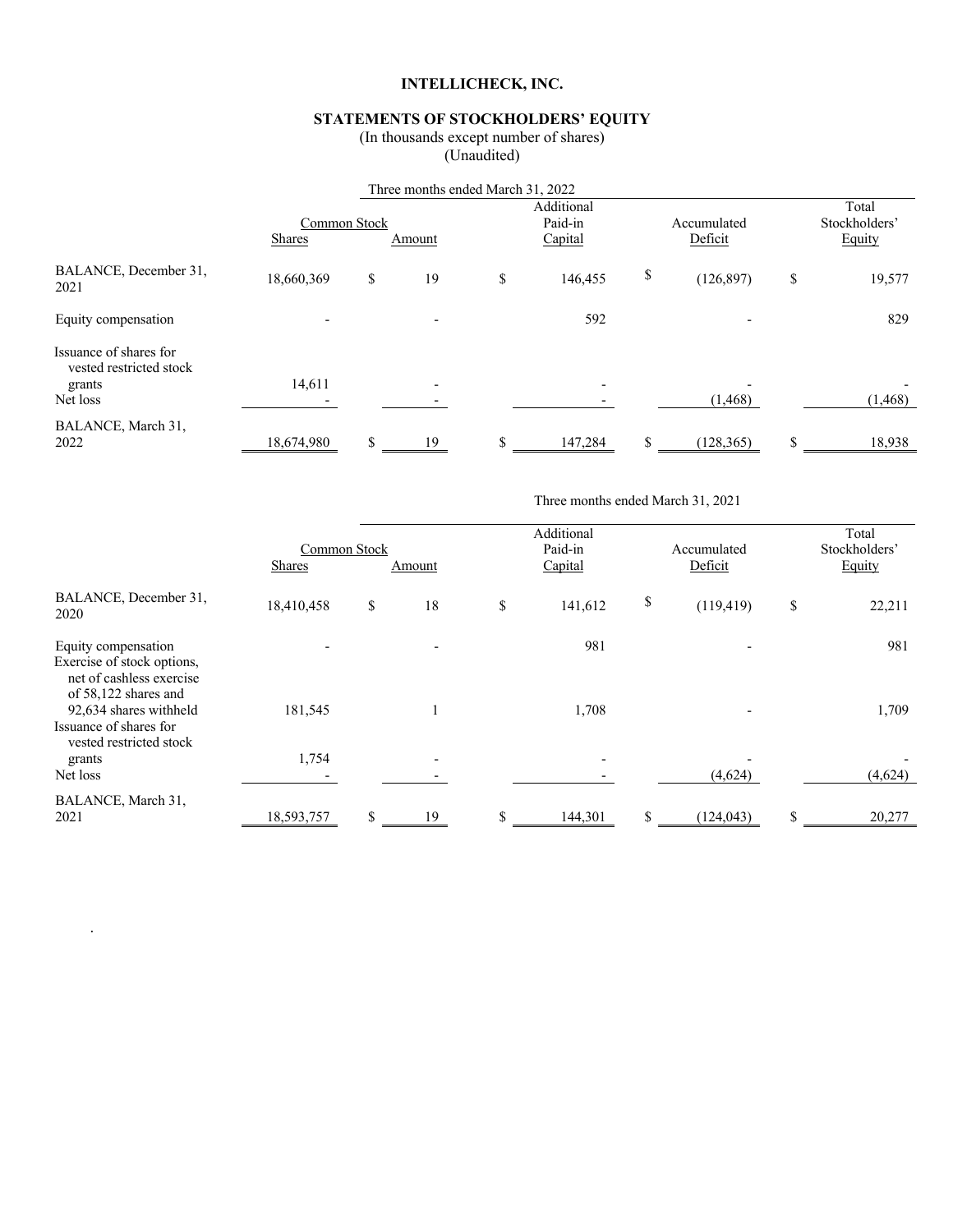# **STATEMENTS OF CASH FLOWS**

(In thousands)  $\overline{($  Unaudited $\overline{)}$ 

|                                                                               | Three months ended March 31, |    |                       |  |
|-------------------------------------------------------------------------------|------------------------------|----|-----------------------|--|
|                                                                               | 2022                         |    | 2021<br>(As Restated) |  |
| CASH FLOWS FROM OPERATING ACTIVITIES:                                         |                              |    |                       |  |
| Net loss                                                                      | \$<br>(1, 468)               | \$ | (4,624)               |  |
| Adjustments to reconcile net loss to net cash used<br>in operating activities |                              |    |                       |  |
| Depreciation and amortization                                                 | 69                           |    | 43                    |  |
| Equity compensation                                                           | 592                          |    | 4,545                 |  |
| Forgiveness of unsecured promissory note                                      |                              |    | (10)                  |  |
| Changes in assets and liabilities:                                            |                              |    |                       |  |
| Increase in accounts receivable                                               | (156)                        |    | (148)                 |  |
| Increase in other current assets                                              | (49)                         |    | (215)                 |  |
| Decrease in accounts payable and accrued expenses                             | (1,149)                      |    | (113)                 |  |
| (Decrease) increase in deferred revenue                                       | (236)                        |    | 51                    |  |
| Net cash used in operating activities                                         | (2, 397)                     |    | (471)                 |  |
| CASH FLOWS FROM INVESTING ACTIVITIES:                                         |                              |    |                       |  |
| Purchases of property and equipment                                           | (131)                        |    | (48)                  |  |
| Net cash used in investing activities                                         | (131)                        |    | (48)                  |  |
| <b>CASH FLOWS FROM FINANCING ACTIVITIES:</b>                                  |                              |    |                       |  |
| Return of repayment on unsecured promissory note                              |                              |    | 10                    |  |
| Net cash provided by financing activities                                     |                              |    | 10                    |  |
| Net decrease in cash                                                          | (2,528)                      |    | (509)                 |  |
| CASH, beginning of period                                                     | 13,651                       |    | 13,121                |  |
| CASH, end of period                                                           | \$<br>11,123                 | \$ | 12,612                |  |
| Supplemental disclosure of noncash investing and financing activities:        |                              |    |                       |  |
| Reclassification of stock option awards                                       | \$                           | \$ | 1,411                 |  |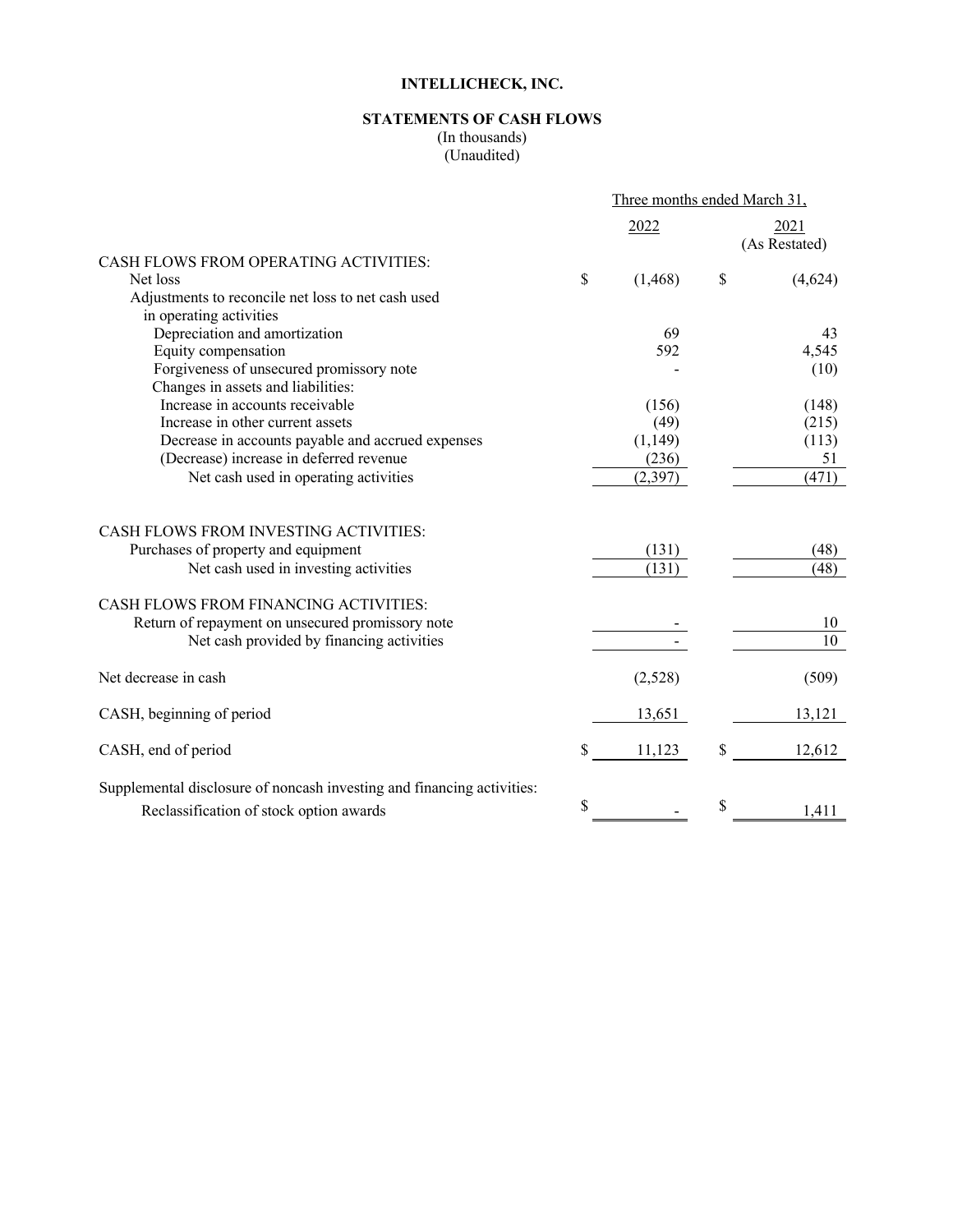#### **Adjusted EBITDA**

We use Adjusted EBITDA as a non-GAAP financial performance measurement. Adjusted EBITDA is calculated by adjusting net loss for certain items such gains on debt forgiveness and other income and certain addbacks such as income taxes, depreciation, amortization, and equity compensation expense. Adjusted EBITDA is provided to investors to supplement the results of operations reported in accordance with GAAP. Management believes that Adjusted EBITDA provides an additional tool for investors to use in comparing our financial results with other companies that also use Adjusted EBITDA in their communications to investors. By excluding non-cash charges such as amortization, depreciation, and equity compensation, as well as non-operating charges for interest and income taxes, investors can evaluate our operations and can compare the results on a more consistent basis to the results of other companies. In addition, Adjusted EBITDA is one of the primary measures management uses to monitor and evaluate financial and operating results.

We consider Adjusted EBITDA to be an important indicator of our operational strength and performance of our business and a useful measure of our historical operating trends. However, there are significant limitations to the use of Adjusted EBITDA since it excludes gains on debt forgiveness, other income, and equity compensation, all of which impact our profitability, as well as depreciation and amortization related to the use of long-term assets which benefit multiple periods. We believe that these limitations are compensated by providing Adjusted EBITDA only with GAAP net loss and clearly identifying the difference between the two measures. Consequently, Adjusted EBITDA should not be considered in isolation or as a substitute for net loss presented in accordance with GAAP. Adjusted EBITDA as defined by us may not be comparable with similarly named measures provided by other entities.

#### **Three Months Ended**

**March 31,**

|                                                           | 2022     | 2021 |         |  |
|-----------------------------------------------------------|----------|------|---------|--|
| Net loss                                                  | (1, 468) |      | (4,624) |  |
| Reconciling items:                                        |          |      |         |  |
| Gain on forgiveness of unsecured promissory note          |          |      | (10)    |  |
| Other income                                              |          |      | (5)     |  |
| Depreciation and amortization expenses                    | 70       |      | 43      |  |
| Equity compensation including liability classified awards | 592      |      | 4,545   |  |
| Adjusted EBITDA                                           | 806      |      | 51      |  |

### **Contact**

Investor Relations: Gar Jackson (949) 873-2789 Media and Public Relations: Sharon Schultz (302) 539-3747

#### **About Intellicheck**

Intellicheck (Nasdaq: IDN) is an identity company that delivers on-demand digital identity validation solutions for fraud, KYC, and age verification needs. Intellicheck validates both digital and physical identities for financial services, fintech companies, BNPL providers, e-commerce, and retail commerce businesses, law enforcement and government agencies across North America. Intellicheck can be used through a mobile device, a browser, or a retail point-of-sale scanner. For more information on Intellicheck, visit us on the web and follow us on LinkedIn, Twitter, Facebook, and YouTube.

#### **Safe Harbor Statement**

Statements in this news release about Intellicheck's future expectations, including: the advantages of our products, future demand for Intellicheck's existing and future products, whether revenue and other financial metrics will improve in future periods, whether Intellicheck will be able to execute its turn-around plan or whether successful execution of the plan will result in increased revenues, whether sales of our products will continue at historic levels or increase, whether brand value and market awareness will grow, whether the Company can leverage existing partnerships or enter into new ones, whether there will be any impact on sales and revenues due to an epidemic, pandemic or other public health issue and all other statements in this release, other than historical facts, are "forward-looking statements" within the meaning of the Private Securities Litigation Reform Act of 1995 (PSLRA). These statements, which express management's current views concerning future events, trends, contingencies or results, appear at various places in this release and use words like "anticipate," "assume," "believe," "continue," "estimate," "expect," "forecast," "future," "intend," "plan," "potential," "predict," "project," "sense", "strategy," "target" and similar terms, and future or conditional tense verbs like "could," "may," "might," "should," "will" and "would" are forward-looking statements within the meaning of the PSLRA. This statement is included for the express purpose of availing Intellicheck, Inc. of the protections of the safe harbor provisions of the PSLRA. It is important to note that actual